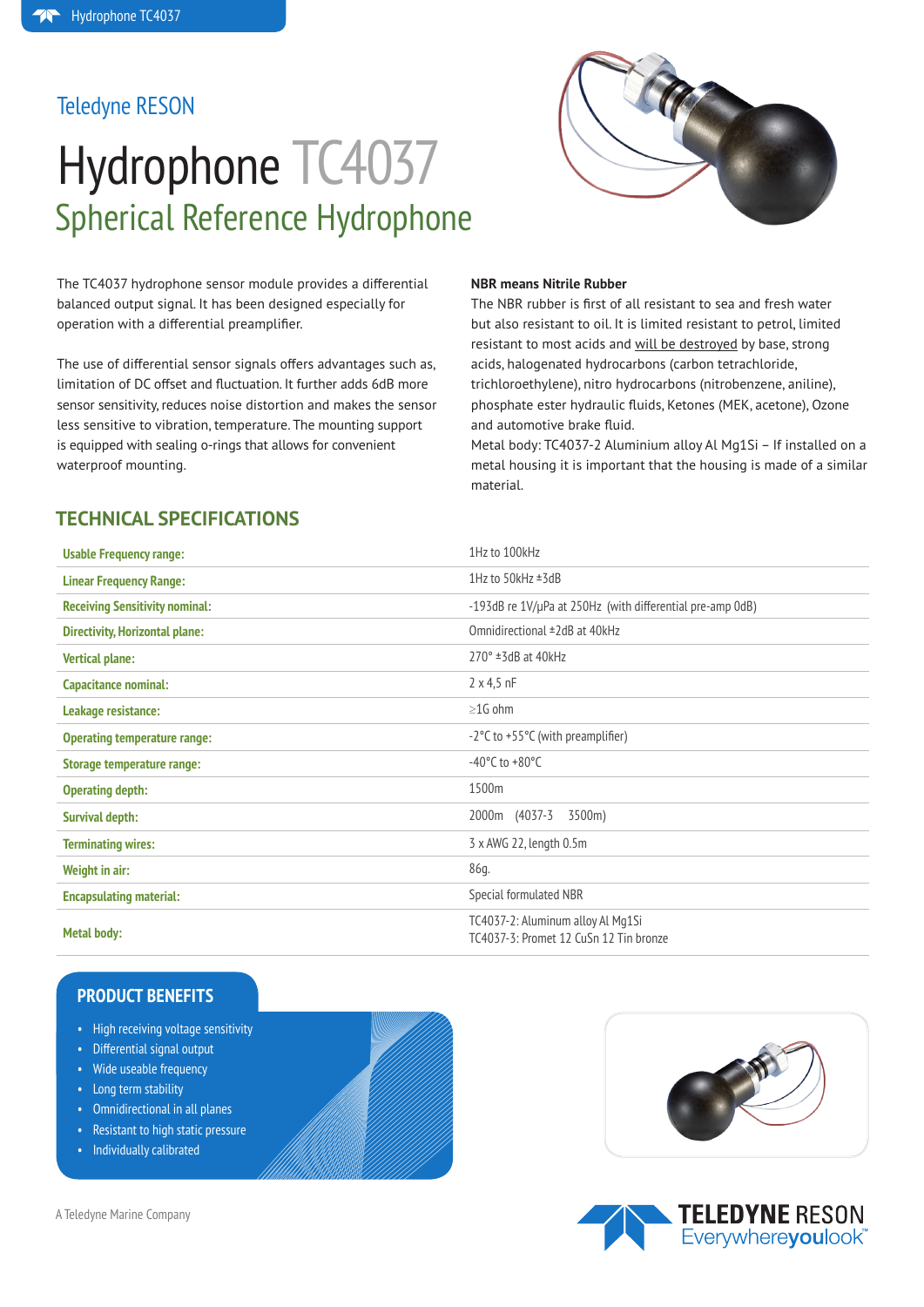## Hydrophone TC4037 Spherical Reference Hydrophone

#### **Documentation:**

Receiving sensitivity: Horizontal directivity: Vertical directivity:<br>
5 kHz to 100 kHz 20 kHz 20 kHz 20 kHz  $5$  kHz to  $100$  kHz

Receiving Sensitivity [dB re 1V/µPa @ 1m]